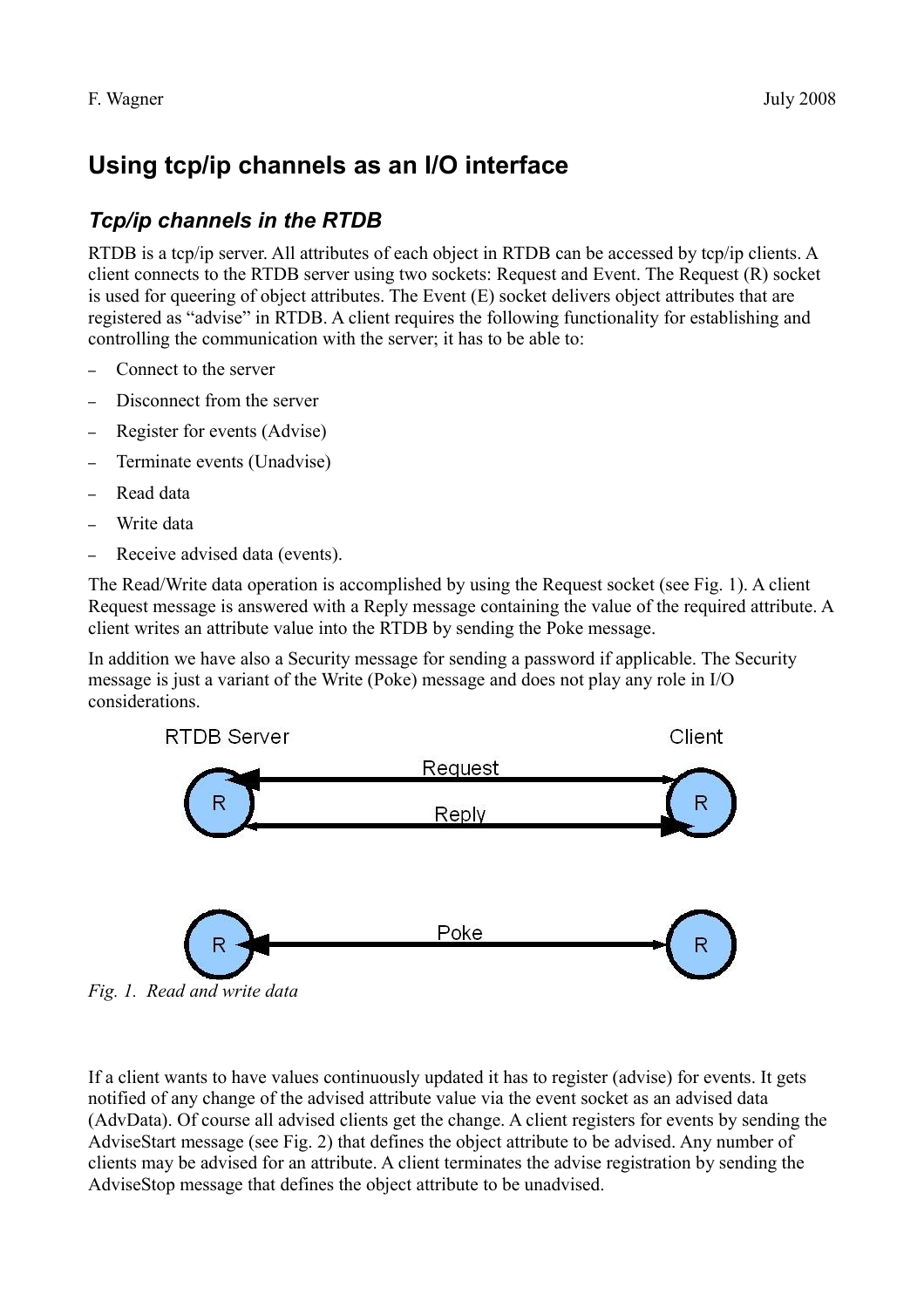

<span id="page-1-0"></span>

Hence, if any client writes a new attribute value all advised clients get the corresponding change via their event sockets. [Fig. 3](#page-1-1) Shows a Poke message that changes an attribute value. In consequence all clients that are registered for events receive AdvData messages on its event sockets containing the changed value.



<span id="page-1-1"></span>*Fig. 3. Events generated after Poke*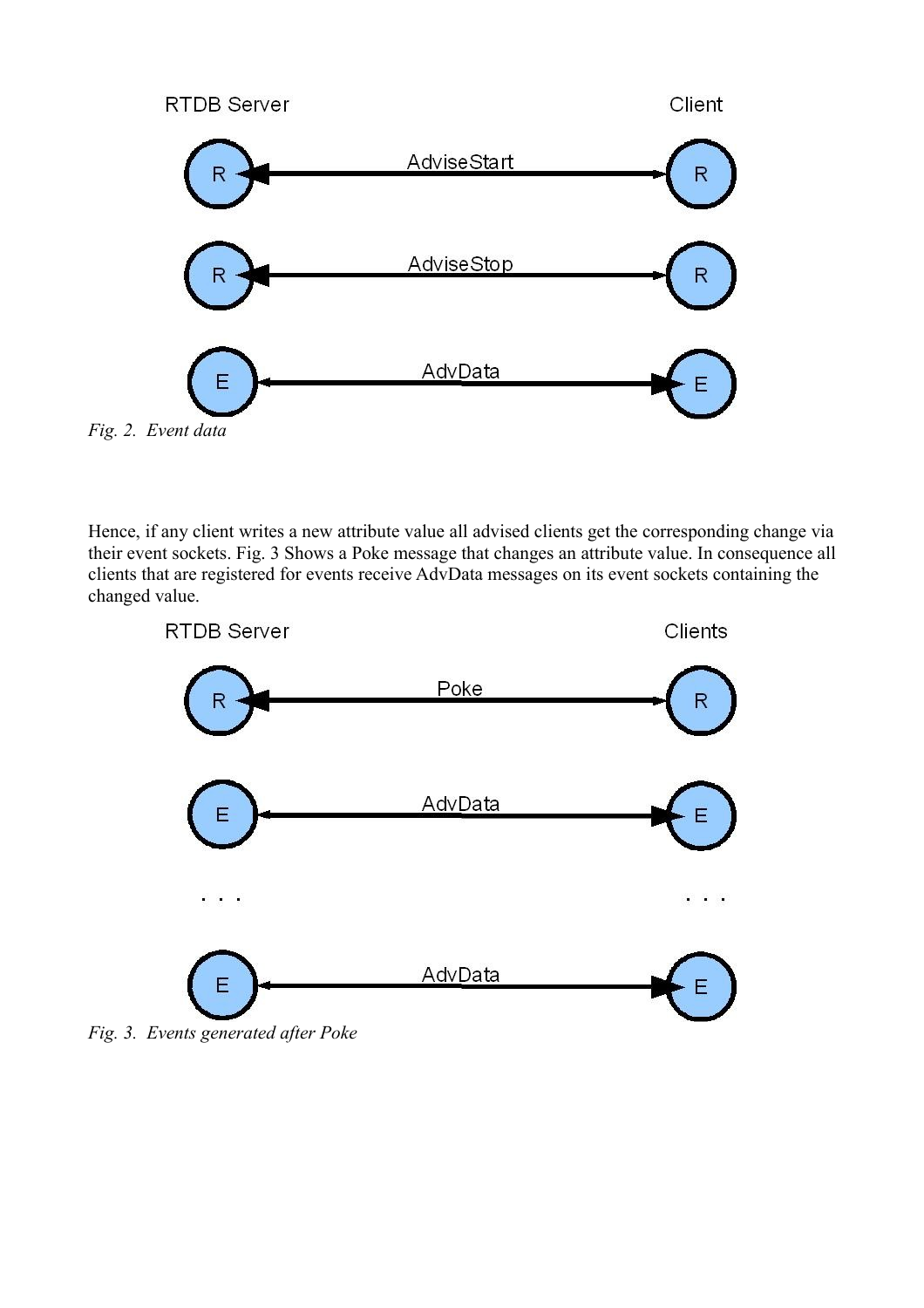## *The concept of Raw Data*

For the discussed topic only the data attributes (.Dat), of the many attributes normally existing, are relevant (I/O Handler transfers input/output data). A User Interface is in principle interested in RTDB data that are transformed into control values determining the (state machine) behavior and output values generated by (state machine) actions. To use the tcp/ip communication scheme for I/O purposes we need also true input values that are coming from the controlled devices as well as true output values delivered to the controlled devices. We call them Raw data and they are represented by an attribute Iatt RawData (.Raw). In some cases the Raw data is not even stored in RTDB and must be generated at the moment if it is needed. For instance, the Data value of the object NI is stored as a value converted according to scaling and offset properties. Hence, the value supplied by a client that works as an I/O Handler must be provided in the raw form exactly as in the I/O Handler. Similarly, the Data value of a NO object does not exist in RTDB: it is a Data value of the object defined in its property Out Data. For a transfer to the client serving as an I/O Handler it must be generated as a Raw data.

Having these considerations in mind we use for the I/O communication attributes shown in [Table 1.](#page-2-0) The table contains only those objects that make sense for I/O Handler implementation.

| Object type              | <b>Attribute</b> | <b>Used as</b> | <b>Attribute Property</b> | <b>Comment</b>                          |
|--------------------------|------------------|----------------|---------------------------|-----------------------------------------|
| CMD                      | PeV              | Input          | Read/Write                | Peripheral value is used as Raw<br>data |
| <b>XDA</b>               | Val.             | Input          | Read/Write                | Value is used as Raw data               |
| <b>XDA</b>               | Val.             | Output         | Read                      | Value is used as Raw data               |
| <b>PAR</b><br><b>DAT</b> | .Dat             | Input          | Read/Write                | Data value is used as Raw data.         |
| DI                       | .Raw             | Input          | Write only                |                                         |
| D <sub>O</sub>           | .Raw             | Output         | Read only                 |                                         |
| NI                       | .Raw             | Input          | Write only                |                                         |
| N <sub>O</sub>           | .Raw             | Output         | Read only                 |                                         |

<span id="page-2-0"></span>*Table 1: Raw data for tcp/ip communication*

The classic I/O signals like inputs represented by DI (digital) and NI (analog) as well as outputs represented by DO (digital) and NO (analog) have a special Raw data attribute that is used while transferring the raw data. When objects of type PAR or DAT are used for representing input signals they do not need any special Raw data attribute; the Data (.Dat) attribute will do because that value is not transformed in any way and is just stored in the form as received from the I/O Handler. The same remark applies to the object of type XDA: its Value (.Val) attribute represents *the* data. For an object of type CMD we can use its Peripheral value (.PeV) as an (input) raw data.

Note that the true Raw values can be only written for Inputs (DI, NI) or read for outputs (DO, NO). On the other hand the Raw values for objects CMD, XDA, PAR and DAT can be written and read independently of their true character (Input or Output) because they do exist in RTDB. Of course for the XDA object used as an Output writing a value does not make sense and we should only read its value. Anyhow, the read feature has an auxiliary character because all outputs should be registered by interested clients to be advised, so as to be continuously updated via their event socket, thus there is no need for reading them.